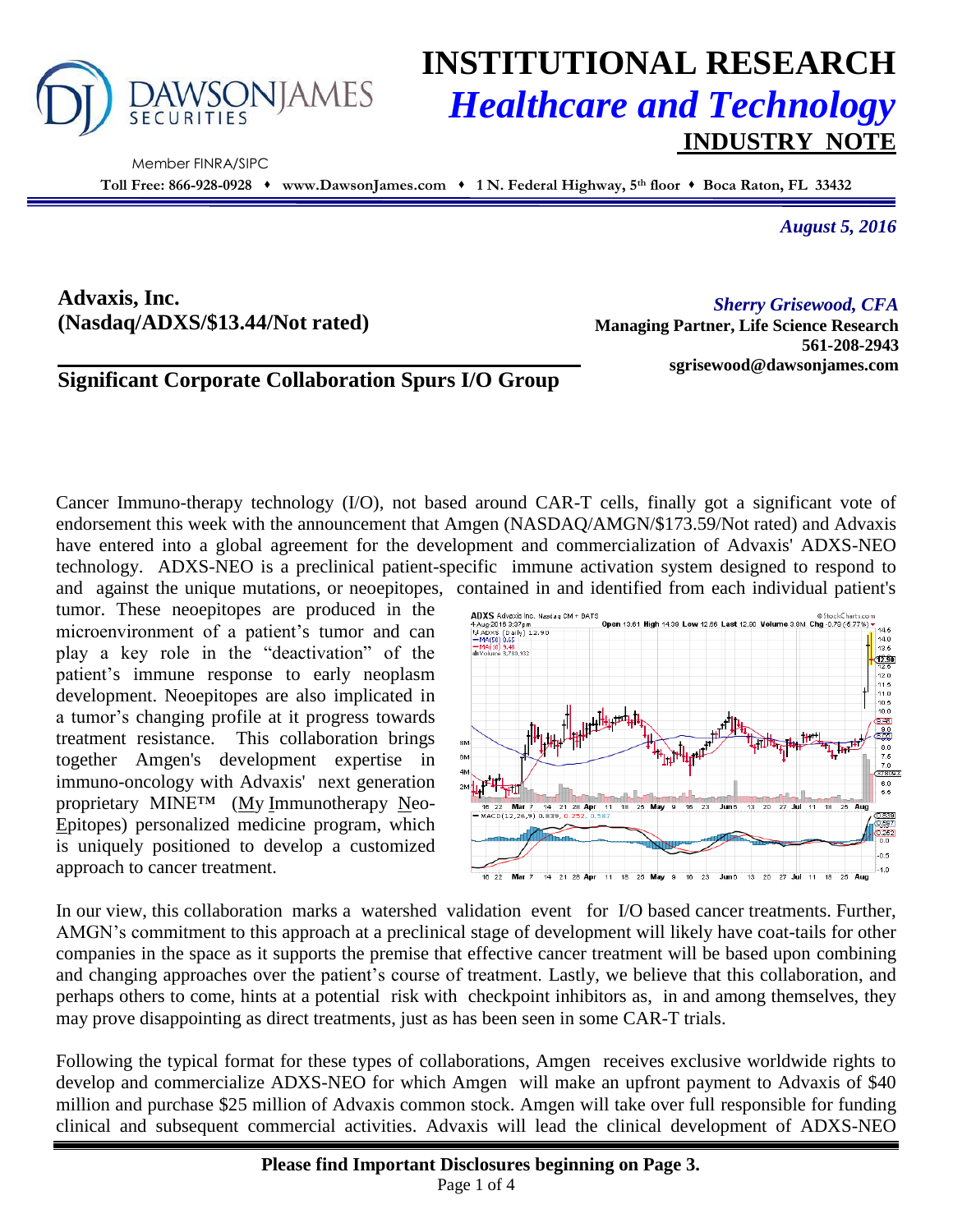through proof-of-concept and retain manufacturing control. In return, Advaxis will receive development, regulatory and sales milestone payments of up to \$475 million and royalty payments anticipated in the range of high single digit to mid-double digit royalty payments based on worldwide sales.

From a science perspective, the ADXS-NEO technology is novel in that is it based upon a strategy that employs massive parallel DNA sequencing of the patient's own live cells. This is in contrast to the evolving "predictive algorithm" approach being developed by many molecular diagnostic and other cancer therapeutics companies. For ADXS-NEO, DNA from each patient's primary tumor and/or metastases as well as normal cells, is sequenced and compared to identify mutations in genes coding for potential neo-antigens in the cancer. Advaxis then engineers and manufactures patient-specific *Lm*-LLO (listeriolysin O) vectors capable of immunizing them against neoepitopes exclusive to their cancer. Clinical trials for ADXS-NEO are expected to begin in 2017.

This major industry news follows on the heels of a stand-out response to the recent quarterly results reported by Celgene (NASDAQ/CELG/\$116.00/Not rated) in July. The Celgene news appears to have sparked a renewed focus on biotech stocks lately. Leadership by Celgene may be fostering a major technical breaking-out from group-wide lackluster performance since early Spring. Such leadership could provide the underpinnings necessary for a sustainable rally as we move into the fall. *SG*



Industry Notes provide current information we believe might be noteworthy to investors regarding the subject companies. Industry Notes are not intended to be complete research reports. More detailed information concerning the rated companies referenced in this Note, including the full reports, basis for price targets and other disclosures, may be found at: [http://dawsonjames.com/research\\_coverage.](http://dawsonjames.com/research_coverage)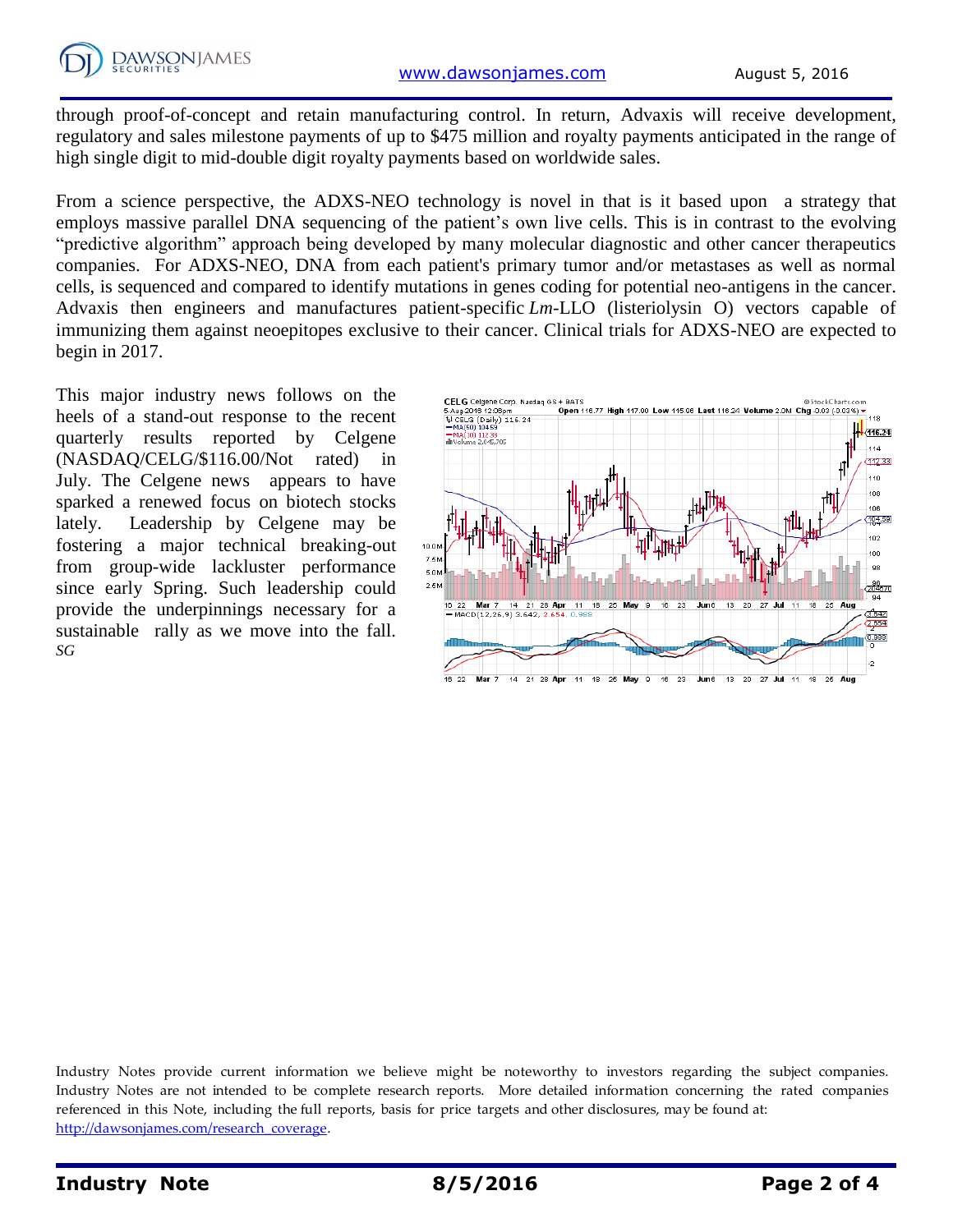

#### **Important Disclosures:**

Dawson James Securities, Inc. (the "Firm") is a member of the Financial Industry Regulatory Authority ("FINRA") and the Securities Investor Protection Corporation ("SIPC").

The Firm does not make a market in the securities of the subject companies. The Firm has NOT engaged in investment banking relationships with ADXS or CELG in the prior 12 months, as a manager or co-manager of a public offering and has received compensation resulting from those relationships. The Firm may seek compensation for investment banking services in the future from each of the subject companies. The Firm may have received other compensation from the subject companies in the last 12 months for services unrelated to investment banking.

Neither the research analyst(s) whose name appears on this report nor any member of his (their) household is an officer, director or advisory board member of these companies. The Firm and/or its directors and employees may own securities of the company(s) in this report and may increase or decrease holdings in the future. As of July 31, 2016, the Firm as a whole did not beneficially own 1% or more of any class of common equity securities of any of the subject company (s) of this report. The Firm, its officers, directors, analysts or employees may effect transactions in and have long or short positions in the securities (or options or warrants related to those securities) of the companies subject to this report. The Firm may effect transactions as principal or agent in those securities.

Analysts receive no direct compensation in connection with the Firm's investment banking business. All Firm employees, including the analyst(s) responsible for preparing this report, may be eligible to receive non-product or service specific monetary bonus compensation that is based upon various factors, including total revenues of the Firm and its affiliates as well as a portion of the proceeds from a broad pool of investment vehicles consisting of components of the compensation generated by investment banking activities, including but not limited to shares of stock and/or warrants, which may or may not include the securities referenced in this report.

Although the statements in this report have been obtained from and are based upon recognized statistical services, issuer reports or communications, or other sources that the Firm believes to be reliable, we cannot guarantee their accuracy. All opinions and estimates included in this report constitute the analyst's judgment as of the date of this report and are subject to change without notice.

The securities of the company discussed in this report may be unsuitable for investors depending on their specific investment objectives and financial position. This report is offered for informational purposes only, and does not constitute an offer or solicitation to buy or sell any securities discussed herein in any jurisdiction where such would be prohibited. Additional information is available upon request.

#### **Ratings Definitions:**

- 1) **Buy**: the analyst believes the price of the stock will appreciate and produce a total return of at least 20% over the next 12-18 months;
- 2) **Neutra**l: the analyst believes the price of the stock is fairly valued for the next 12-18 months;
- 3) **Sel**l: the analyst believes the price of the stock will decline by at least 20% over the next 12-18 months and should be sold.